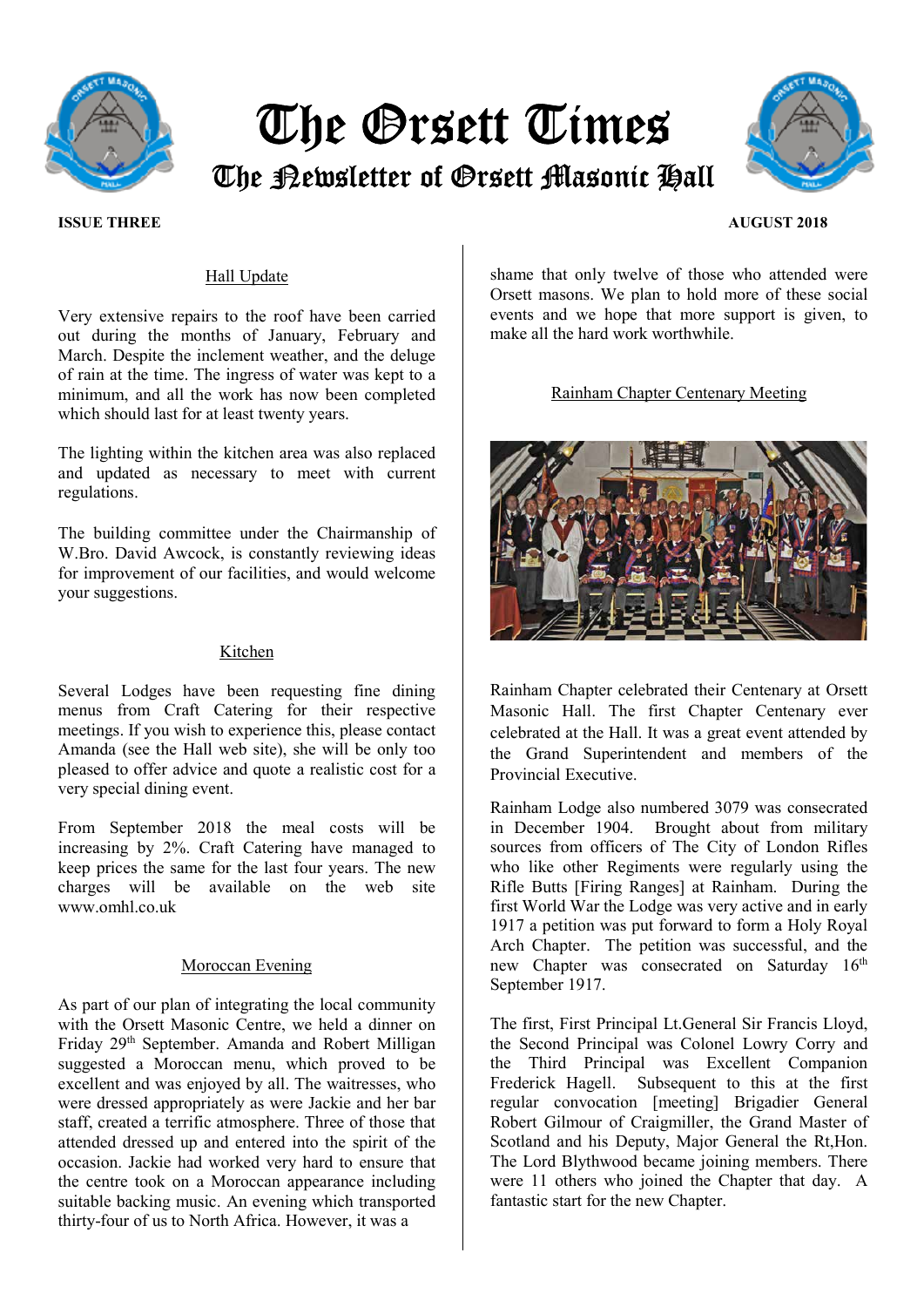As explained in the oration given by the Third Grand Principle E. Comp. Philip Campbell, the Chapter can boast that from amongst their members, it has produced three Grand Masters of Scotland.

During its life the Chapter met at various venues both in London and in Essex. Initially many were held in London as well as Romford and Loughton. Much later in 1940 the venue at Romford the White Hart Hotel, its main venue since 1922, became unusable due to war damage. So regular convocations were then moved to Holborn during the WW2 years and until 1948 when it moved back to Romford again for just a year until 1948. The Chapter transferred to the new Masonic Hall at Lenthall Avenue in Grays in 1967. Finally moving to Orsett in June 1974.

The meeting consisted of the presentation of the Centenary Warrant, which was presented by the Provincial Team in their normal exemplary manner. This was complemented by a short history of the Chapter given by E. Comp. Ken Green, and then a talk by E.Comp. Glynn Jarrett, Past Second Grand Principle, on those stories not included in the sequel of the \Masters Chair. A donation of £1000 was then made to the Grand Superintendent, towards the year 2022 Festival, which was very well received.

The Companions then enjoyed a very convivial festive board, where many mementos were given to mark the occasion. The evening concluded at 9.30 p.m.

# Shares

The Board of Directors are continually updating our share register. According to the Memorandum and Articles of the Company, all shareholders must be either a Lodge or a member of a Lodge, who meets at Orsett Masonic Hall.

If you know of any Brethren who are no longer members of your Lodge, please advise them that their shares must either be transferred to a Lodge or a Brother who meets at OMH otherwise the shares will become null and void. Likewise, if you are aware of a widow, or family member who may own shares, the same rule applies.

## Orsett Social Events

The Directors very much want to arrange social events for all the Members that meet at Orsett, their families and friends, so that they can make use of their Centre to enhance the Masonic camaraderie and family social life. Also, our Centre can be seen to be part of the local community not to be locked away behind closed doors.

On Sunday 8th July 2018 the Annual Orsett in Bloom Open Gardens Day was held, which this year Orsett Masonic Hall took part in and won a GOLD Award. Our thanks go to Jackie for this achievement.

Wednesday 18<sup>th</sup> July saw a happy crowd of Masons and local residents munching on their Breakfast Butties whilst studying form from the complimentary copies of the Racing Post. Fully prepared they boarded the coach towards Lingfield Park Race course to await the first race at 1.40pm. Under ideal weather conditions much activity was seen between the bookies, the bar, the eating places, the toilets, the saddling enclosure and of course watching eight very competitive horse races. The success rate between the newcomers and the seasoned gamblers could be gauged by the smiles or glum faces as we waited for the return coach. However, it was agreed by all that we had had a good day.



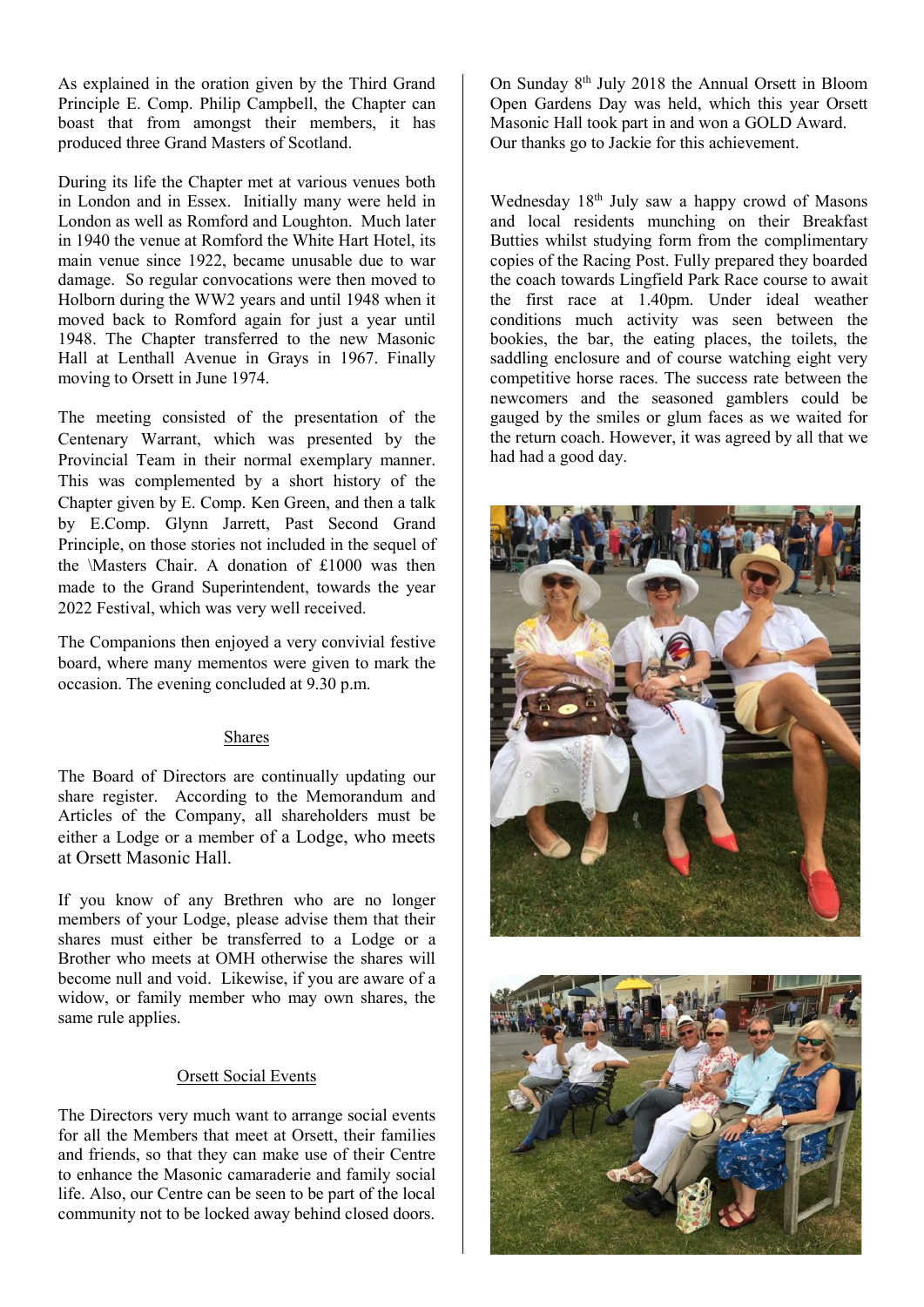This was confirmed when we sat down in Orsett Masonic Hall to tuck into our tasty Hot Gammon Salad Supper beautifully prepared by Amanda. It was agreed by all that we shall repeat this day next year.

The next event we are hosting is the Burma Star Association's Annual wreath laying ceremony on Saturday  $18<sup>th</sup>$  August, the Saturday nearest to VJ Day, starting at 11.00am at the Burma Star Remembrance Garden in Wingfield Drive, Orsett, RM17 5JQ. We then return to the Masonic Hall for tea and buns, which is paid for by contributions from Orsett Masonic Lodges.

We are eager to involve the community as it is usually attended by about 60 people including the Lord Lieutenant of Essex, local MPs, the Mayor of Thurrock, the local Rector, and local councillors.

On Friday 28<sup>th</sup> September Amanda and Robert Milligan will be tantalising our taste buds us with another of their themed meals. This will be a five course Greek night at a cost of £28 exclusive of wine, costumes are voluntary.

We are proposing to hold a meal on Sunday  $11<sup>th</sup>$ November to commemorate the Centenary of the ending of the First World War. Further details will be seen on the Notice Board and sent by E-mail to Lodge **Secretaries** 

The Annual Christmas Lunches will be held on  $2<sup>nd</sup>$ ,  $9<sup>th</sup>$ , and 16<sup>th</sup> December with traditional Christmas Fayre, Musical Entertainment and it is rumoured that Father Christmas will put in a guest appearance. All for £28 so get your requests in soon as places are going fast.

We are also hoping to hold a St. George's Day celebration meal on Friday 12th April 2019, so look out for further information.

All Secretaries and Scribes are circulated with all the information, which should be passed on to all Members and further details can be obtained from Jackie on 07758237726 or Graham Larke on graham.larke44@btinternet.com

#### Hall Bookings

The hall is available to hire for private or business functions. For more details, visit the OMH website.

All hall bookings must be made through Brian Smith and his contact details are e-mail: b.s.smith@sky.com.

Your booking will be confirmed by Brian and will appear on the Bookings Calendar which can be found on the website: www.omhl.co.uk

# Orsett In Bloom Gardens Open Day







The Centre Open Day along with Orsett in Bloom Open Gardens Day on Sunday the 8th July were very successful, culminating in a Gold Award for the Centres frontage floral displays. Graham Larke and